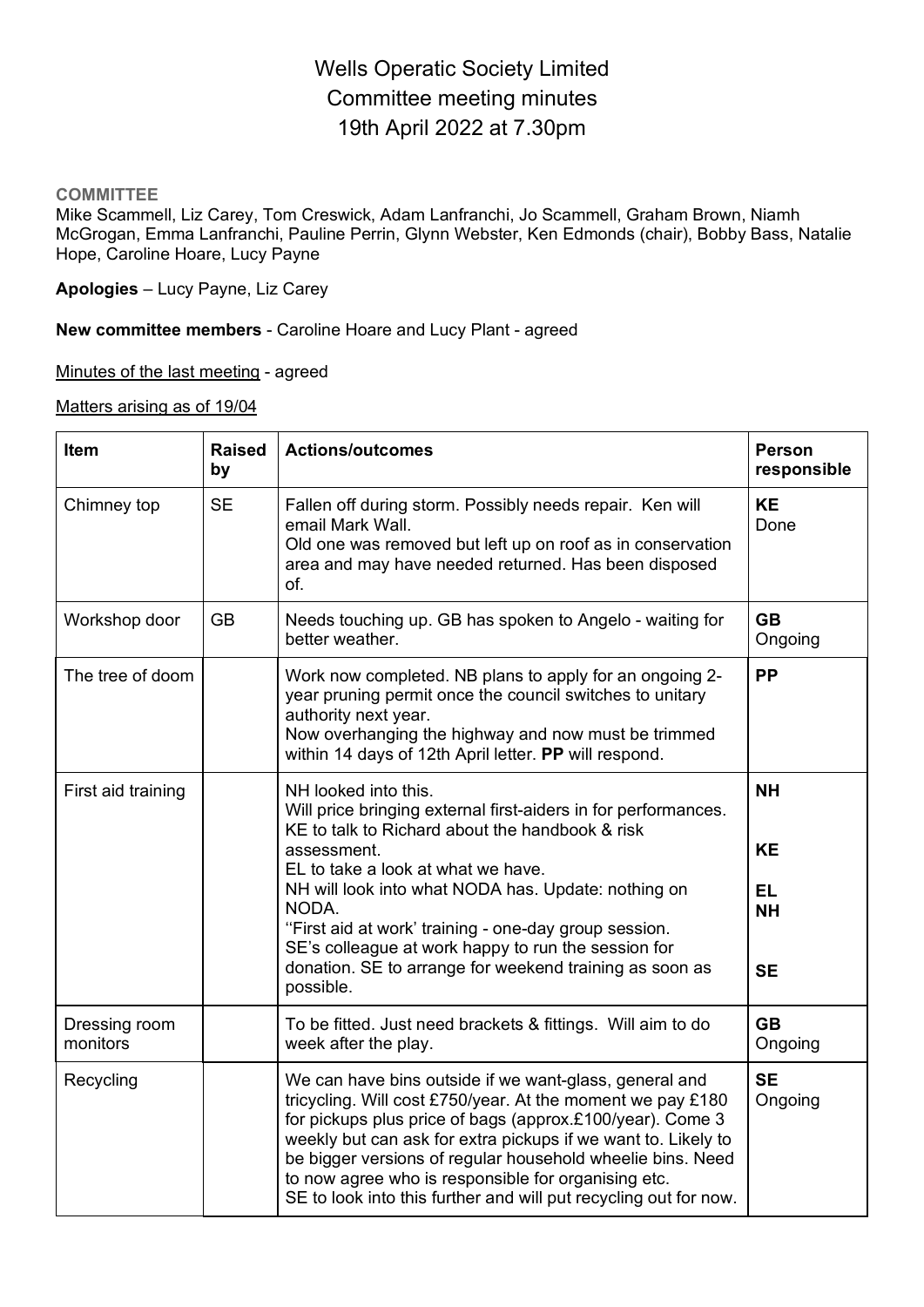| Email<br>communications | Need to review email system as some emails go into junk<br>mail if using 'Classic builder' in MailChimp. Will look into<br>why this is happening with Sally.<br>AL to look into alternatives that are more user-friendly and<br>may facilitate accessible replies. | AL |
|-------------------------|--------------------------------------------------------------------------------------------------------------------------------------------------------------------------------------------------------------------------------------------------------------------|----|
|                         |                                                                                                                                                                                                                                                                    |    |

## Correspondence as of 19/04

| Item                                                                                            | <b>Actions/outcomes</b>                                                                                                                                                                                                                                                                                                                                                    | <b>Person</b><br>responsible |
|-------------------------------------------------------------------------------------------------|----------------------------------------------------------------------------------------------------------------------------------------------------------------------------------------------------------------------------------------------------------------------------------------------------------------------------------------------------------------------------|------------------------------|
| Email from Richard Wright as<br>he is moving from Wells. His<br>duties at the theatre will need | Bar licence - NM. Course sourced but training now<br>urgent, do we need a second.<br>Agreed a second (EL) if permissible - NM to check                                                                                                                                                                                                                                     | NM.                          |
| to be covered.                                                                                  | Will also need someone to organise front of house and<br>box office, plus recommend some additional people<br>trained up to be able to run box office. Glynn, happy to<br>train for box office.<br>Ken to ask Sally T about co-ordinating the whole of front<br>of house.<br>RW doing Big Fish and will be his last show. Will need<br>to organise for ATTWN in September. | <b>KE</b>                    |
|                                                                                                 | Ken to also send out email to all members for<br>volunteers for the box office and front of staff.                                                                                                                                                                                                                                                                         | <b>KE</b>                    |
|                                                                                                 | Also need additional bar supervisors. Liz happy to be<br>added.                                                                                                                                                                                                                                                                                                            |                              |

# Treasurer's Report & Box Office as of 19/04

| <b>Item</b>                 | Actions/outcomes   Person responsible |
|-----------------------------|---------------------------------------|
| <b>£1000 grant received</b> |                                       |

Membership as of 19/04

|  | Item   Actions/outcomes   Person responsible |
|--|----------------------------------------------|
|  |                                              |

## Publicity as of 19/04

| <b>Item</b>                                                                                                                                                                         | Actions/outcomes   Person | responsible |
|-------------------------------------------------------------------------------------------------------------------------------------------------------------------------------------|---------------------------|-------------|
| Niamh and Glynn were on Glastonbury radio to talk about Big<br>Fish                                                                                                                 |                           | Info only   |
| Need more publicity for Big Fish. Not selling very well. Only 26%<br>of tickets gone but a good chunk of that is patrons who get free<br>tickets. Most likely on 16% actually sold. |                           | AL          |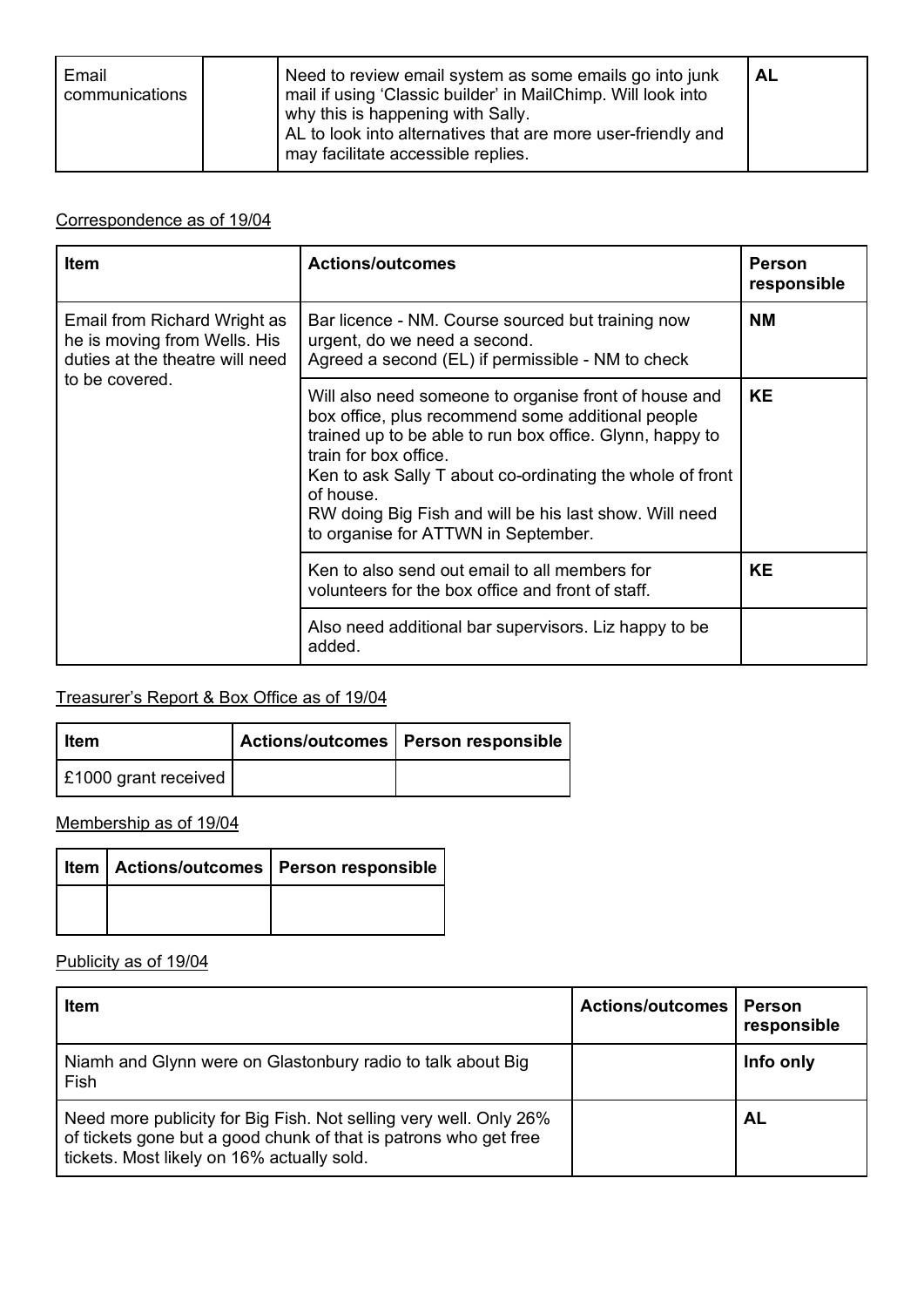| AL has looked into a new way of physical publicity. We are strong                                                              | <b>AL</b> - agreed |
|--------------------------------------------------------------------------------------------------------------------------------|--------------------|
| online but physical isn't as strong. Suggested putting flyers into<br>Wells Voice for each show for the next year. All costed. |                    |

# Theatre renovations as of 19/04

| <b>Item</b>                                                                                                                                                                              | <b>Actions/outcomes</b>                                                                                                                                       | Person<br>responsible  |
|------------------------------------------------------------------------------------------------------------------------------------------------------------------------------------------|---------------------------------------------------------------------------------------------------------------------------------------------------------------|------------------------|
| <b>PAT</b> testing                                                                                                                                                                       | Need to source training                                                                                                                                       | <b>GB</b><br>Ongoing   |
| New sign for billboard by front wall                                                                                                                                                     | Done                                                                                                                                                          | <b>KE</b><br><b>SE</b> |
| Tree – yellow line edge. Sign received and<br>has gone up. Rocks/boulders to be used<br>instead of lines. AL quote agreed - five<br>concrete posts and necessary equipment to<br>install | Done                                                                                                                                                          | <b>SE</b>              |
| Parking in car park                                                                                                                                                                      | Improved. Will monitor and make changes<br>e.g., padlock on gate as needed. AL to<br>send out a friendly reminder email about<br>closing the gate if parking. | All                    |
| Have LED floods for stage                                                                                                                                                                | Will be installed soon - aiming for Tuesday<br>after the play.                                                                                                | <b>GB</b><br>Ongoing   |

#### Hire as of 19/04

| Item                                                                   | <b>Actions/outcomes</b>                                                                                                                                                                                                                                       | Person<br>responsible  |
|------------------------------------------------------------------------|---------------------------------------------------------------------------------------------------------------------------------------------------------------------------------------------------------------------------------------------------------------|------------------------|
| Small Steps x 2                                                        | Ongoing                                                                                                                                                                                                                                                       | <b>SE</b>              |
| Cosmo group                                                            | Ongoing                                                                                                                                                                                                                                                       | <b>SE</b>              |
| <b>Sustainable Wells</b>                                               | On hold (CV-19)                                                                                                                                                                                                                                               | <b>Sarah Briton</b>    |
| Flower club                                                            | May want to come back to normal booking arrangements<br>under reduced circumstances.                                                                                                                                                                          | <b>SE</b><br>Ongoing   |
| Comedy Festival, 27th May                                              | Bar needs to be stripped and prepped                                                                                                                                                                                                                          | <b>KE</b><br><b>NM</b> |
| <b>Divers Club</b>                                                     | No longer running. Going to clear out storage area and<br>not paying rent (weren't paying rent over lockdown). Give<br>notice to clear space or pay rent.                                                                                                     | <b>PP</b>              |
| Hiring for film, theatre and<br>dance performance - See<br>Liz's email | Originally told requested dates not available (as agreed<br>by committee) but have asked for alternatives in 2022 and<br>would prefer not to wait until 2023<br>Agreed we can't meet expectations of hire - KE will ask<br>LC to explain we can't accommodate | LC                     |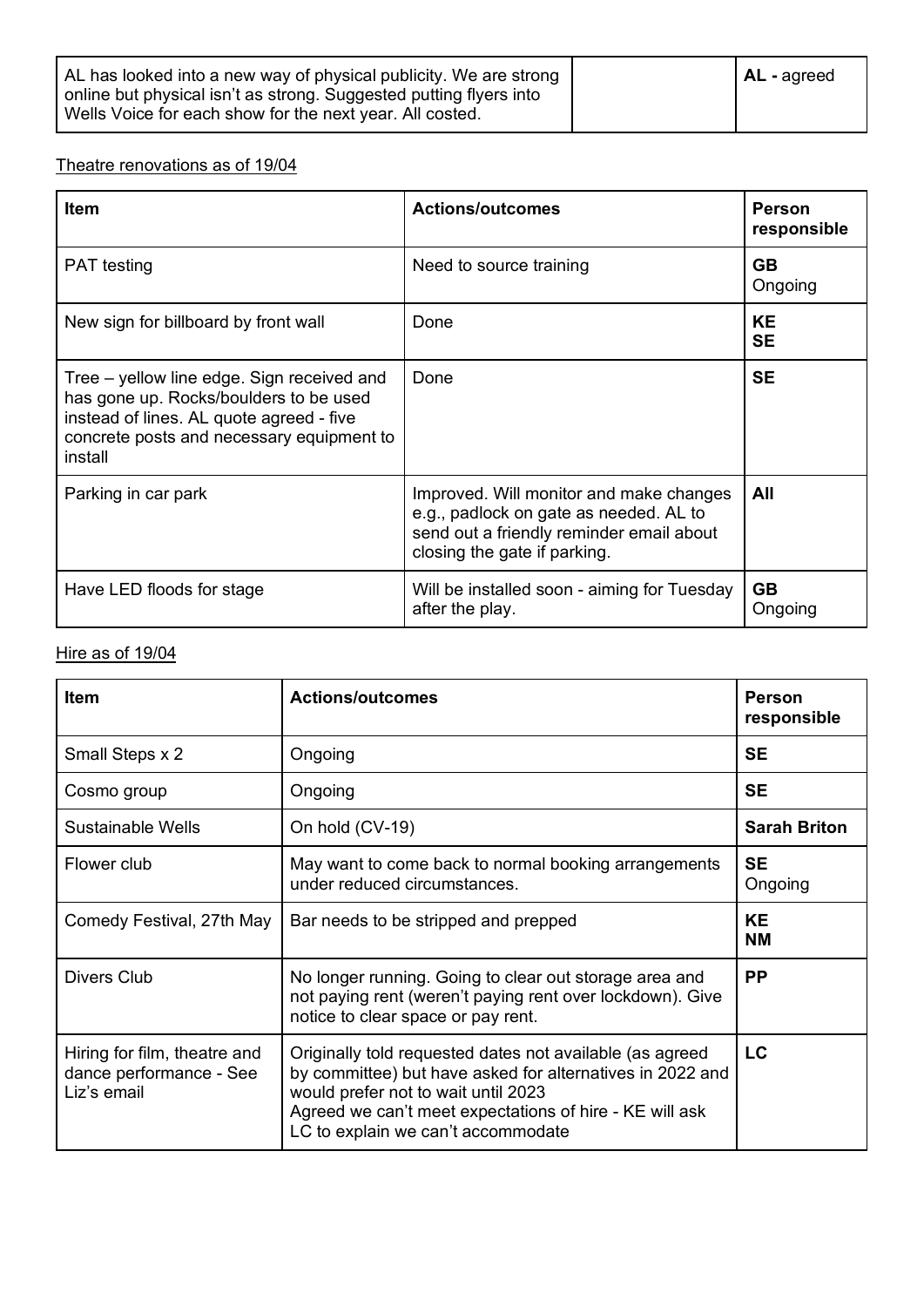#### Productions as of 19/04

| <b>Big Fish by John August &amp; Andrew Lippa</b> |                              | $02nd - 07th$ May 2022 |                                          |
|---------------------------------------------------|------------------------------|------------------------|------------------------------------------|
| <b>Director</b>                                   | Niamh McGrogan               | Producer               | Doreen Grant                             |
| MD                                                | <b>Richard Kerton-Welch</b>  | Choreography           | Elisha Webster                           |
| <b>SM</b>                                         | Mike Scammell & Sarah Galton | Lighting               | Graham Brown                             |
| Sound                                             | <b>Rick Fitzsimmons</b>      | Projection             | Ollie Tatar                              |
| Costumes                                          | <b>Bobby Bass</b>            | Props                  | Jo Scammel, Sue King with Vicky<br>Orman |
| Prompt                                            | Freda Brown                  | Makeup                 | Sophie Kerton                            |
| <b>Budget</b>                                     | Agreed                       | <b>Publicity</b>       | Adam Lanfranchi                          |
| <b>Photos</b>                                     | <b>Greg Tresize</b>          | Programme              | Niamh McGrogan                           |
| <b>Ticket prices</b>                              | £12<br>£15                   | Rehearsal schedule     | Agreed                                   |
| FoH                                               | Sally Trayhurn               | Tickets go live        | 30 <sup>th</sup> March                   |

| And Then There Were None by Agatha Christie |                         | 13th - 17th September 2022 |                                      |  |
|---------------------------------------------|-------------------------|----------------------------|--------------------------------------|--|
| <b>Director</b>                             | Adam Lanfrachi          | Producer                   | <b>Graham Brown</b>                  |  |
| <b>SM</b>                                   | Kate Lynch              | Voice coach                | Lois Harbinson                       |  |
| Sound                                       | <b>Adrian Mitchell</b>  | Lighting                   | <b>Graham Brown</b>                  |  |
| Costumes                                    | Louise Sansam           | Props                      | Jo Scammell, Vicky Orman<br>Sue King |  |
| Prompt                                      | Doreen Grant            | Makeup                     | <b>Helen Makin</b>                   |  |
| <b>Budget</b>                               | New budget to be agreed | <b>Publicity</b>           | Adam Lanfranchi                      |  |
| <b>Photos</b>                               | <b>Greg Tresize</b>     | Programme                  | Adam Lanfranchi                      |  |
| <b>Ticket prices</b>                        | £14                     | Rehearsal schedule         | Agreed                               |  |
| FoH                                         | Sally Trayhurn          | Tickets go live            | <b>TBC</b>                           |  |

| The Wizard of Oz by L.Frank Baum |                                                                | 10th - 17th December 2022 |                                 |
|----------------------------------|----------------------------------------------------------------|---------------------------|---------------------------------|
| Director                         | <b>Bobby Bass</b>                                              | Producer                  | Niamh McGrogan                  |
| <b>MD</b>                        | Richard Kerton-Welsh and Gina Cleverly /<br>Kate Lynch: vocals | Choreography              | Zoe Davis (with Chloe<br>Mason) |
| <b>SM</b>                        | <b>Charlie Watkins: set</b>                                    | Lighting                  | <b>Graham Brown</b>             |
| Sound                            |                                                                | Projection                |                                 |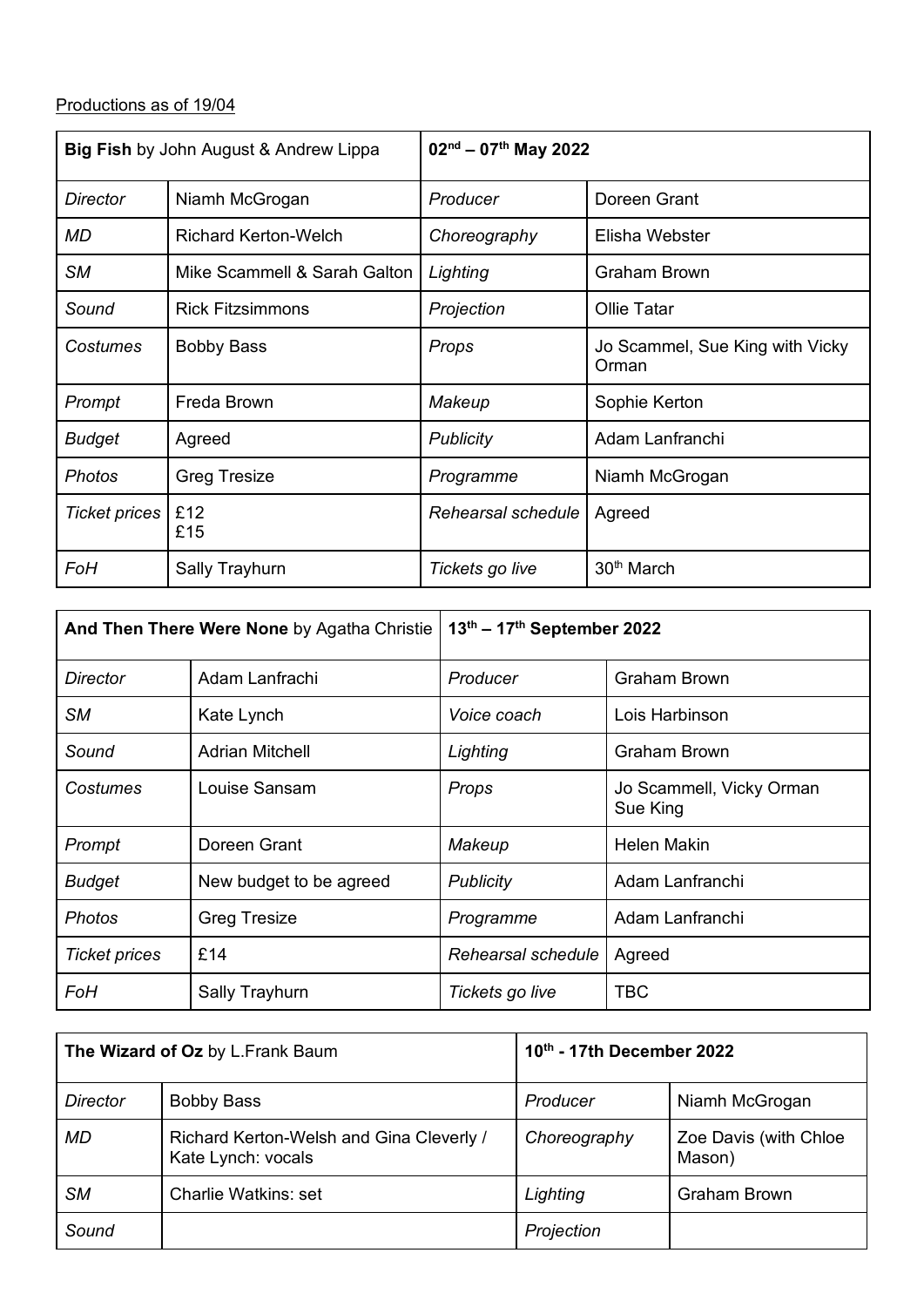| Costumes                | Nat Hope and Louise Sansam | Props                 |                 |
|-------------------------|----------------------------|-----------------------|-----------------|
| Prompt                  | Freda Brown                | Makeup                |                 |
| <b>Budget</b>           |                            | <b>Publicity</b>      | Adam Lanfranchi |
| <b>Photos</b>           |                            | Programme             | Ken Edmonds     |
| <b>Ticket</b><br>prices |                            | Rehearsal<br>schedule |                 |
| FoH                     |                            | Tickets go live       |                 |

| Forget-Me-Knot by David Tristram |                        | 8th - 11th March 2023 |                 |
|----------------------------------|------------------------|-----------------------|-----------------|
| <b>Director</b>                  | Ken Edmonds            | Producer              |                 |
| <b>SM</b>                        | <b>Charlie Watkins</b> | Lighting              |                 |
| Sound                            |                        | Projection            |                 |
| Costumes                         |                        | Props                 |                 |
| Prompt                           |                        | Makeup                |                 |
| <b>Budget</b>                    |                        | <b>Publicity</b>      | Adam Lanfranchi |
| <b>Photos</b>                    |                        | Programme             |                 |
| <b>Ticket</b><br>prices          |                        | Rehearsal<br>schedule |                 |
| FoH                              |                        | Tickets go<br>live    |                 |

Proposed productions as of 19/04

| <b>Production and Proposer</b>                                                | <b>Proposed dates</b> |
|-------------------------------------------------------------------------------|-----------------------|
| Avenue Q by Jeff Whitty<br><b>Nick Barlow</b>                                 | May 2023              |
| The Tempest by William Shakespeare<br>Jonathan Sansam                         | September 2023        |
| Puss in Boots by Vicky Orman<br><b>Glynn Webster</b>                          | December 2023         |
| The Pillow Man by Martin McDonagh<br>Jim Boyd                                 | March 2024            |
| Sister Act by Cheri Steinkellner and Bill Steinkellner<br><b>Tom Creswick</b> | May 2024              |
| Sweeney Todd by Stephen Sondheim<br>Adam Lanfranchi                           | May 2025              |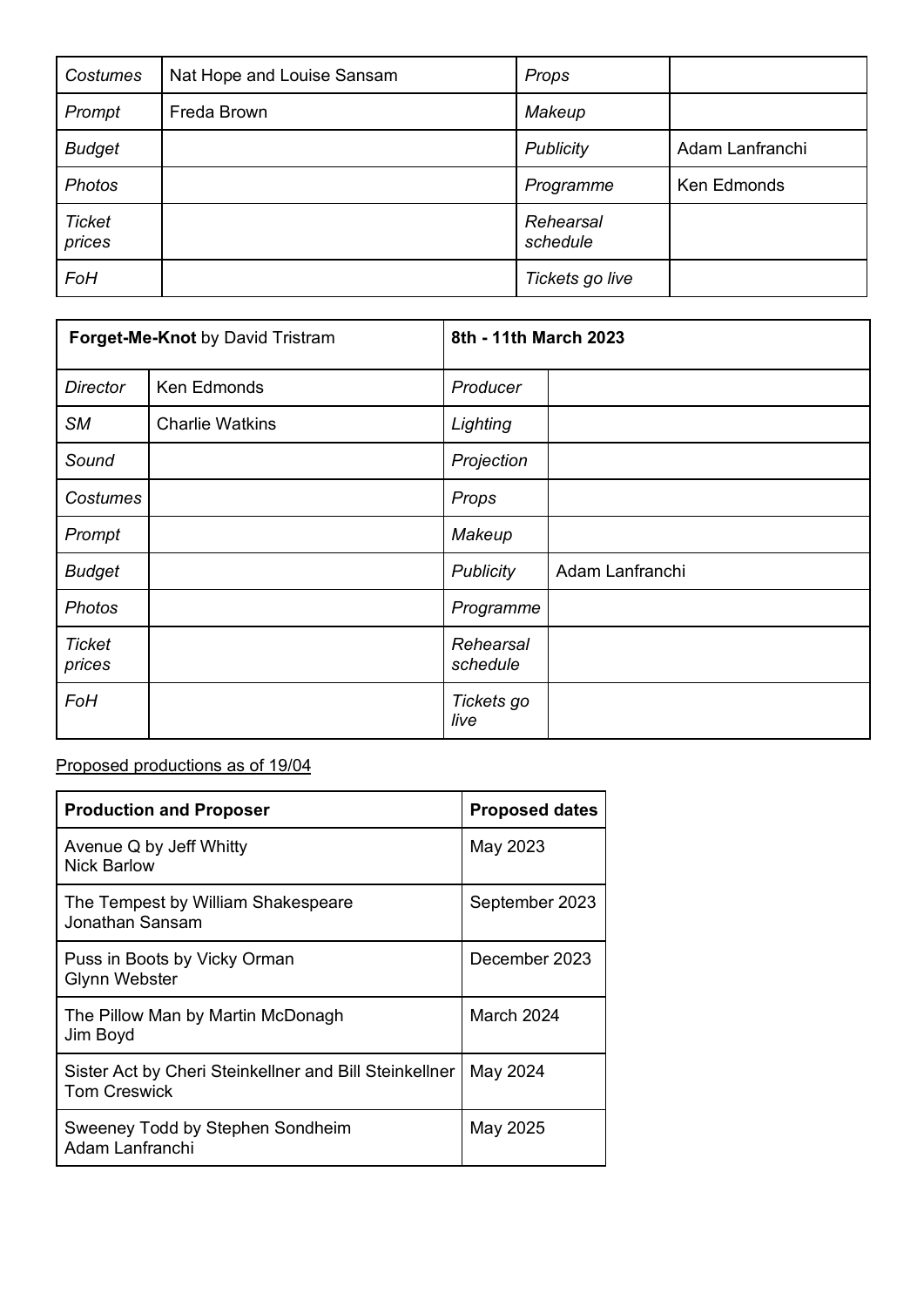# Training as of 19/04

| <b>Item</b>             | <b>Actions/outcomes</b>                        | Person<br>responsible |
|-------------------------|------------------------------------------------|-----------------------|
| Personal licence holder | NM has sourced a course. Completed and will do | <b>NM</b>             |
| needed                  | exam asap.                                     | Ongoing               |

## Show reviews as of 19/04

| <b>Show</b>                                               | <b>Review</b>                                                                                       | <b>Reviewed</b><br>by |
|-----------------------------------------------------------|-----------------------------------------------------------------------------------------------------|-----------------------|
| Anything Goes touring<br>production at Bristol Hippodrome | Absolutely brilliant and a sheer joy to watch!                                                      | LC                    |
| <b>Rent at the Blakehay Theatre</b>                       | Really good. Brilliant show! Very impressive.                                                       | <b>KE NM</b>          |
| Abigail's Party at Strode                                 | Excellent. Great performances and directing. Fake<br>cigarettes smelt awful!                        | AL EL                 |
| Wizard of Oz at Meyer theatre                             | Enjoyable. Very underwhelmed. No light and shade;<br>very boring. Good actors but very dance based. | ТC                    |

#### Any other business as of 19/04

| Item                                                                | <b>Actions/outcomes</b>                                                                                                                                                                                                                                                                                                                                                                                                                                                                                                                                                                                                                                                                                                                                   | <b>Person</b><br>responsible |
|---------------------------------------------------------------------|-----------------------------------------------------------------------------------------------------------------------------------------------------------------------------------------------------------------------------------------------------------------------------------------------------------------------------------------------------------------------------------------------------------------------------------------------------------------------------------------------------------------------------------------------------------------------------------------------------------------------------------------------------------------------------------------------------------------------------------------------------------|------------------------------|
| Open day, 2nd July                                                  | Agreed.<br>Play readings on stage - Lois happy to run plays; agreed to print<br>as needed. Make up in green room. Props in props area. Photo<br>booth (with WLT logo so any pictures taken and shared are also<br>theatre advertising) and costumes and sell costumes taken out of<br>wardrobe that are no longer needed in rehearsal room. Tea,<br>coffee and cakes in bar and rehearsal room. Guided tours, Set<br>construction in auditorium.<br>Display boards with roles and job descriptions in bar - jobs fair<br>style.<br>Have forms for people to complete if they are interested in joining.<br>10am-2pm. AL to send out MailChimp to members for help<br>running the day. Will send a separate email to our audience to<br>advertise the day. | <b>KE</b><br><b>AL</b>       |
| 120-year<br>photograph                                              | Agreed 10th September. AL will confirm date with Greg and email<br>members.                                                                                                                                                                                                                                                                                                                                                                                                                                                                                                                                                                                                                                                                               | <b>AL</b>                    |
| Civic night<br>arrangements going<br>well.                          | Kean at Connect Centre can do buffet, around 40 due to attend<br>(maybe slightly more depending on how many the mayor brings!)                                                                                                                                                                                                                                                                                                                                                                                                                                                                                                                                                                                                                            | LC                           |
| Suggest Sat 21st<br>May for a bit of a<br>costumes store tidy<br>up | LC will message a few potential people to help (too many does<br>not work in that space). Agreed.                                                                                                                                                                                                                                                                                                                                                                                                                                                                                                                                                                                                                                                         | LC                           |
| Box office                                                          | Need to agree and produce a box office checklist to ensure tickets<br>are available and on sale as early as possible                                                                                                                                                                                                                                                                                                                                                                                                                                                                                                                                                                                                                                      | <b>KE</b>                    |